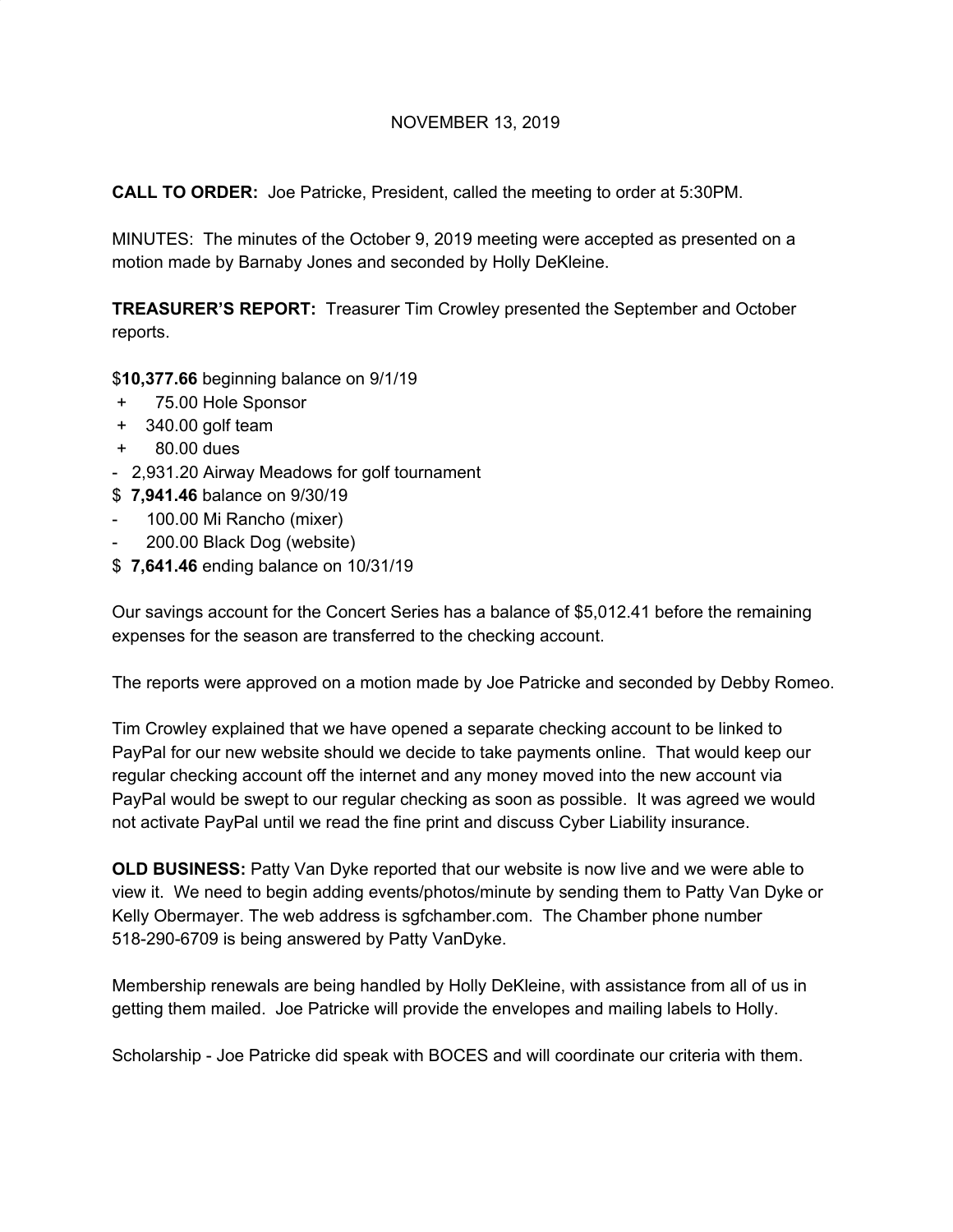**NEW BUSINESS:** Debby Romeo brought Valerie Childs, CISR, CPIA from Upstate Agency to discuss our insurance coverage. We discussed Directors and Officers liability of \$1MM for a premium of \$538/year or we can lock in that rate for 3 years, payable annually. She stressed that all Chamber boards need this coverage to protect the Chamber and the directors/officers personally. We also discussed Cyber Liability now that we might be taking payments via our website. The premium for \$500K is \$1259/year and for \$1MM is \$1415. On motion made by Patty Van Dyke and seconded by Holly DeKleine we voted to sign a Broker of Record and move our General Liability policy and Position Bond to Upstate Agency for servicing. Valerie also informed us that our General Liability policy most likely does NOT cover us for events such as the Concert Series which should be a concern to us. She will do more investigating and come back to our December Meeting.

Valerie Childs was elected to the Board of Directors and Officers for the 2020 term were elected on a motion made by Holly DeKleine and seconded by Patty Van Dyke: President - Joe Patricke Vice President - Barnaby Jones Treasurer - Tim Crowley Secretary - Debby Romeo

Our current Board of Directors consists of:

Joe Patricke Barnaby Jones Tim Crowley Debby Romeo Tom Cumm Kelly Obermayer Patty Van Dyke Holly DeKleine Kelly Stevens Joe Orlow Valerie Childs

Our annual meeting will be combined with a December mixer at Humbuggs on Friday, December 13, 2019 from 5:30 to 7:30PM.

Debby Romeo of Upstate Agency mentioned they are having an open house at their new location at 103 Main St South Glens Falls, NY and the chamber members will be invited. Details are being finalized.

Joe Patricke made a motion to contribute \$500 to the South Glens Falls Holiday Parade for trophies, as we have done in the past. The motion was passed.